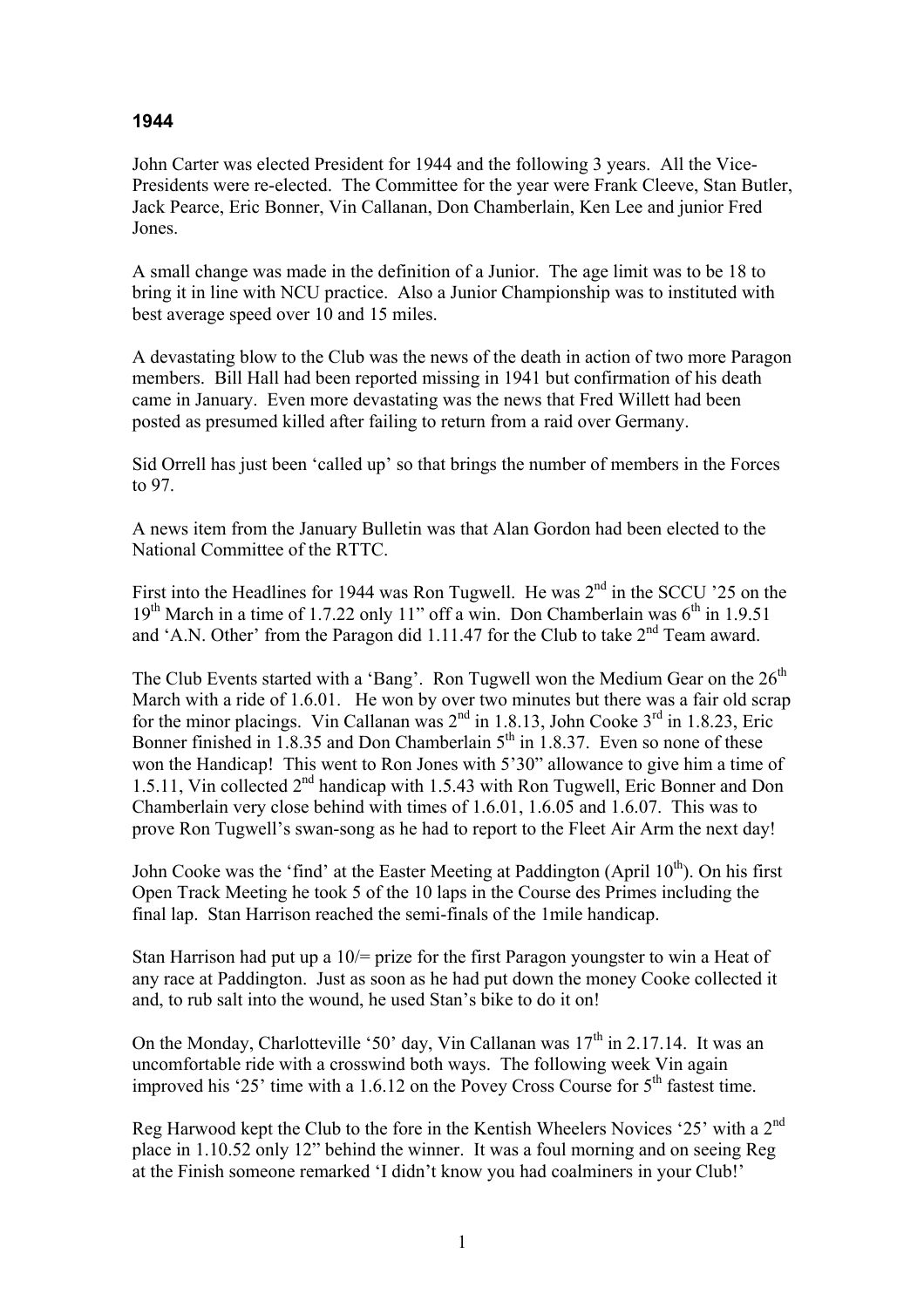The Dragon RC held their '25' on the 23<sup>rd</sup> April. Whilst not fast enough for top awards Ron Jones (1.9.39) and Don Chamberlain (1.7.06) collected the  $2<sup>nd</sup>$  and  $3<sup>rd</sup>$  Handicap prizes. Other Paragon times were John Cooke 1.7.06, Eric Bonner 1.7.55 and Maurice Tugwell 1.13.11.

The second Club '25' on the  $30<sup>th</sup>$  April was also very close. This time John Cooke came home with the fastest time of 1.6.14. Don Chamberlain continued to improve with 1.6.38 just beating Vin Callanan's 1.6.40 for 3<sup>rd</sup> place. Fred Jones won the handicap by just 1" from Don Chamberlain 1.5.07 to 1.5.08. Ron Jones was  $3<sup>rd</sup>$  in 1.5.27, Eric Bonner  $4^{th}$  in 1.5.35 and Vin Callanan  $5^{th}$  in 1.5.40.

News had come through that Reg Ash had been awarded the DFC. Also that Ernie Hoare was back in 'Civvy Street'. He was discharged following his recovery from wounds.

A Junior '10' mile event was held on the  $14<sup>th</sup>$  May. On a cold morning it resulted in a win for Len Gidden in 27.18 from Albert Blackshaw, 27.44, and Colin Brown 3<sup>rd</sup> in 28.30. All six riders managed to fall off at the Finish as the road was covered in wet mud and other farmyard produce. This showed their inexperience as they all braked after crossing the line. Apart from their pride no lasting hurts were sustained.

The following Saturday evening the Club held an Evening '30' with little success. Seven riders entered, six started and only 3 finished. Ron Jones recorded fastest time in 1.23.16 Fred Jones was  $2^{nd}$  in 1.23.44 and Maurice Tugwell  $3^{rd}$  in 1.26.43. The handicap result was also in that order.

We have found a number of results that are undated. These are:- Vin Callanan was  $7<sup>th</sup>$ fastest in the Catford '50'in 2.21.21 on a morning that had a very heavy frost to make life on the roads rather tricky. Vin also led the Team to victory in the SCCU '25' on the Povey Cross Course. With excellent packing the times were  $6<sup>th</sup>$  Vin Callanan in 1.5.48,  $7<sup>th</sup>$  John Cooke 1.5.59 and  $7<sup>th</sup>$  John Diplo 1.6.19 this aggregate beat the Addiscombe by 1.45. Don Chamberlain also rode and finished with a 1.6 but was too slow to get into the winning team.

Eric Bonner and John Cooke came 2<sup>nd</sup> in the University Tandem '30' in 1.10.29. Vin Callanan (4.51.15) made his debut at 100 miles with John Diplo (4.58.12) in the Highgate '100'.

Another evening event was held on the  $18<sup>th</sup>$  June. This time 13 riders entered but only 8 managed to both start and finish the race. Vin Callanan was beginning to show his class winning in a personal best of 1.5.44 from John Cooke, 1.6.03, and Ron Jones 1.7.42. Ron Jones also took the handicap by over a minute from Fred Jones, 1.3.57 to 1.5.02, with Vin Callanan a few more seconds back in 1.5.14 for 3<sup>rd</sup> place.

Also on the  $18<sup>th</sup>$  was the Catford Meeting at Paddington. The surprise of the day was the riding of John Cooke and Eric Bonner who won the 10 minutes Tandem pursuit. This caused quite a stir and set the tongues awagging.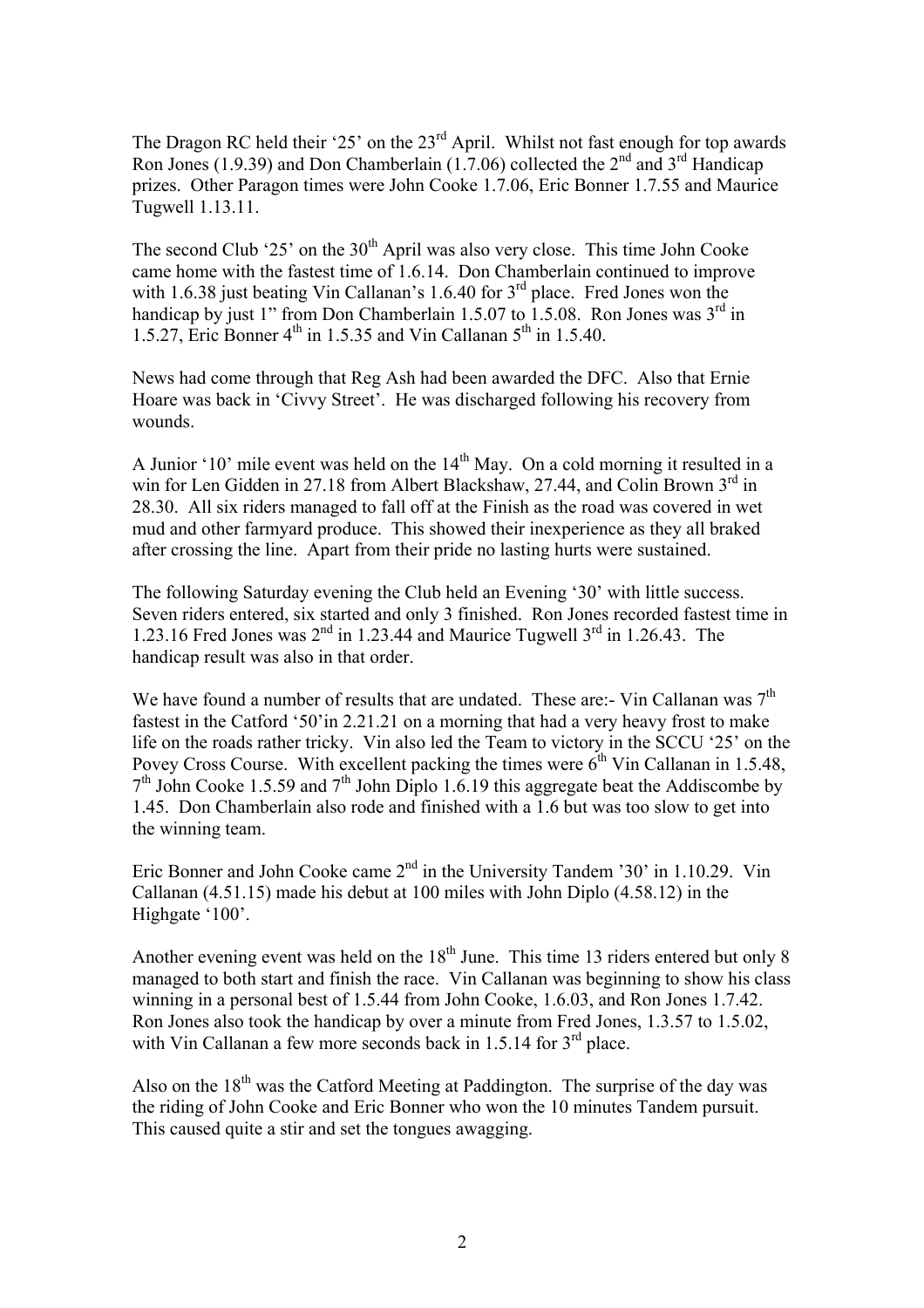At the South London Inter-Club Meeting at Paddington Track on the  $25<sup>th</sup>$  June Stan Harrison was 2<sup>nd</sup> in the 1 lap scratch Sprint. John Cooke partnered by Eric Bonner won the 10 minutes Double Harness Pursuit and cleared the Track (i.e. they caught every other pair racing). Then, to show last week was no fluke, won the 10 minutes Tandem Pursuit race.

The 16<sup>th</sup> July was Club '50' day and Vin Callanan pulverised the field. His 2.12.32 was 14 minutes faster than 2nd man Don Chamberlain's 2.26.47 and 18' faster than Charlie Sapsford's 2.30.21. Not surprisingly Vin was fastest on handicap by nearly 9 minutes. However as one rider cannot take both prizes that went to Charlie Sapsford whose Handicap time of 2.21.21 was one minute too fast for Reg Harwood, 2.2.21 with Don Chamberlain 3rd with 2.25.47.

At the Poly Meeting Stan Harrison won the 880 yards Handicap.

The Club Open '50' was held on the  $30<sup>th</sup>$  July. The 25 miles Champion J Simpson (Barnsley) was the winner in 2.5.51 to create a new Event Record. Albert Derbyshire (Calleva) tied for  $2<sup>nd</sup>$  place in 2.6.16 with Arch Harding (Middlesex RC).  $4<sup>th</sup>$  in 2.16.18 was Arthur Boutell (Barnet). Our man Vin Callanan came in with a  $2.8.06$  for  $5<sup>th</sup>$  place and with it he also took  $2<sup>nd</sup>$  Handicap. He also collected the Special Prize for the fastest Paragon rider. Other rides by Paragon members were a person al best by John Cooke in 2.19.08, John Diplo 2.22.49 and Reg Harwood 2.27.53, also a personal best.

Next on the calendar was the Bath Road '100' and for the first time since 1939 the Paragon had a rider and a worthy one at that. As a virtual novice at this level of competition Vin started steadily. He was  $9<sup>th</sup>$  at the first turn (23 miles) in 1.3.40 some 1.56 behind Farebrother (Altringham) and had dropped back to  $12<sup>th</sup>$  passing the 50 miles point on the Bath Road in 2.16.27 to the leader's 2.11.39 (Overton of the Kingston RC). Vin held this  $12^{th}$  place out to the far turn (73 miles) where his time was 3.21.32 to Overton's 3.13.36. Here Arch Harding comes into the picture. He came back from the last turn in 59.12 for those 27 miles to snatch victory from Overton by 45". Vin also came back strongly crossing the line in  $4.38.12$  for  $9<sup>th</sup>$  place.

The following week Vin rode the Hampshire RC '25' and came  $2<sup>nd</sup>$  in 1.1.08. This was the fastest '25' time by a Paragon rider since the days of Frank Southall.!

On the  $13<sup>th</sup>$  August the Club ran some 30 miles time trials for both singles and tandems. Fastest time by a Tandem was Eric Bonner and John Cooke with a very creditable 1.7.54. Fred Jones and Reg Harwood managed 1.13.31. Jack Pearce was the fastest single with 1.24.43 just 31" too good for Dave London, 1.25.14, and Bill Diplo, 1.29.16.

In the WLCA Meeting Stan Harrison was  $3<sup>rd</sup>$  in the 5 miles Scratch race. About this time Eric Bonner won a 5 miles event at Bexley on grass.

Showing even better form that in the Bath Road '100' Vin Callanan turned out for the Westerley '100' on the  $20<sup>th</sup>$  August. It could not have been a particularly nice day as only 80 of the 100 entrants started and only 48 made it to the Finish Timekeeper. Passing '50' miles Vin was in 3<sup>rd</sup> place with a time of 2.14.58. Albert Derbyshire (Calleva) led in 2.14.33 with Seath (Vegetarian)  $2<sup>nd</sup>$  in 2.14.55. This was much closer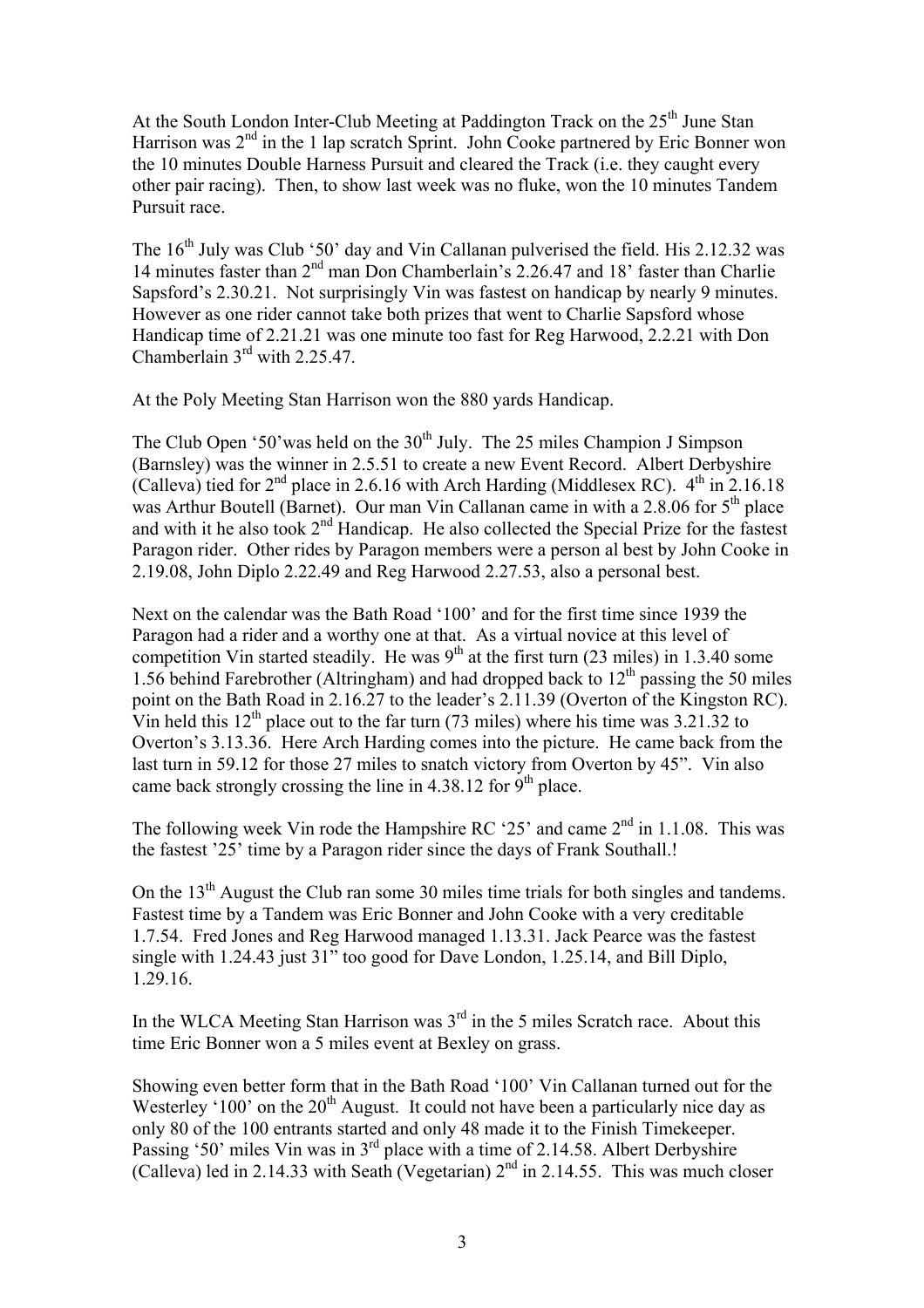order than his first attempt at top class 100 miles events but probably a little too fast as he fell back over the second half of the race to finish in  $6<sup>th</sup>$  place with a time of 4.35.08. The winner was Overton (Kingston RC) in 4.32.26 who was 3.33 slower than Vin at 50 miles.

Six Juniors got up for the Club Handicap ' $15'$  on  $27<sup>th</sup>$  August John Cooke was fastest in 39.41 from Reg Harwood, 41.04, and B Brooke, 43.01. Reg Harwood and Ron Hart tied the Handicap both finishing with  $38.34$ . Brooke was  $3<sup>rd</sup>$  in 39.16.

The 'big boys' were riding the Addiscombe '30' and Vin was continuing to improve. This time he came in with the fastest time of 1.16.17 to win by 43" from Kay (Bath Road). Don Chamberlain was  $6<sup>th</sup>$  in 1.18.44. Other Paragon times were John Cooke 1.18.58, Dave London 1.2.11, Charlie Sapsford 1.23.46, Fred Jones 1.25.30 and Bill Diplo 1.30.20. It is very pleasing to report that the Paragon won the Team race beating the Addiscombe by 3.09'.

Two other Team awards are listed in the Club records but with no further details. The Bristol South '25' with John Cooke, Don Chamberlain and Charlie Sapsford and the Avon Paragon '30' with Don Chamberlain, John Cooke and Vin Callanan.

Another Club '25' was held on the  $3<sup>rd</sup>$  September and once again John Cooke was the winner with 1.5.00.  $2<sup>nd</sup>$  place was claimed by Don Chamberlain in 1.6.35 with Dave London  $3^{rd}$  in 1.6.47 and a real 'blast from the past' Frank Cleeve  $4^{th}$  in 1.16.10. London took the Handicap with 1.6.02 although slower than John Cooke with Don Chamberlain  $2<sup>nd</sup>$  in 1.6.35.

On the same day Stan Harrison won the 880 yards Handicap at the NCU Meeting and was  $3<sup>rd</sup>$  in the 5 miles scratch. The following week he won the 550 yards first class handicap and repeated the win the week after that in the next NCU Meeting. On the Saturday he tied for  $1<sup>st</sup>$  place in the London Centre Track Championships. And the following day at the AEC Sports ground at Southall won the London Centre Grass Sprint Championship. He also did a flying  $\frac{1}{4}$  mile in 30.4 seconds. John Cooke was also in action on both days collecting  $2^{nd}$  place in the Junior 440 yards sprint,  $2^{nd}$  in the 880 yards handicap and  $2<sup>nd</sup>$  in the 10 minutes Pursuit on the Saturday then accompanied Stan to the AEC ground to win the 1-mile handicap and the 2 miles Point to Point.

The effect that Vin Cllanan was having on the time trial world is illustrated by his invitation to the Birchfield '50'. The entry was by invitation only to the best 20 riders available in the country. Simpson (Barnsley) who won our Open '50' was leading at  $12\frac{1}{2}$  miles in 30.26 Vin was  $8^{th}$  in 31.02. Out to the turn Simpson maintain his lead with 1.3.19 for the 25 miles with Vin dropping back to  $13<sup>th</sup>$  in 1.4.46. Half way back it was Derbyshire (Calleva) who had taken the lead in 1.35.28 but only 2" covered the fastest four riders. Vin was still in 13<sup>th</sup> place in 1.38.13. Over the last  $12\frac{1}{2}$  miles Larkin (Hemsworth) and Miller (Cleveland) pulled away from the others to tie for the race in 2.7.14.8. Vin finished strongly to pull up to  $11^{th}$  spot in 2.10.34 – 5" faster and he would have been 9<sup>th</sup>!

On 17<sup>th</sup> September an Inter-Club100 miles time trial was held. There were only two finishers from the four Paragon entrants. However Vin Callanan again gave a glimpse of his future power with a 4.38.15 ride. This was the fastest ride on the southern roads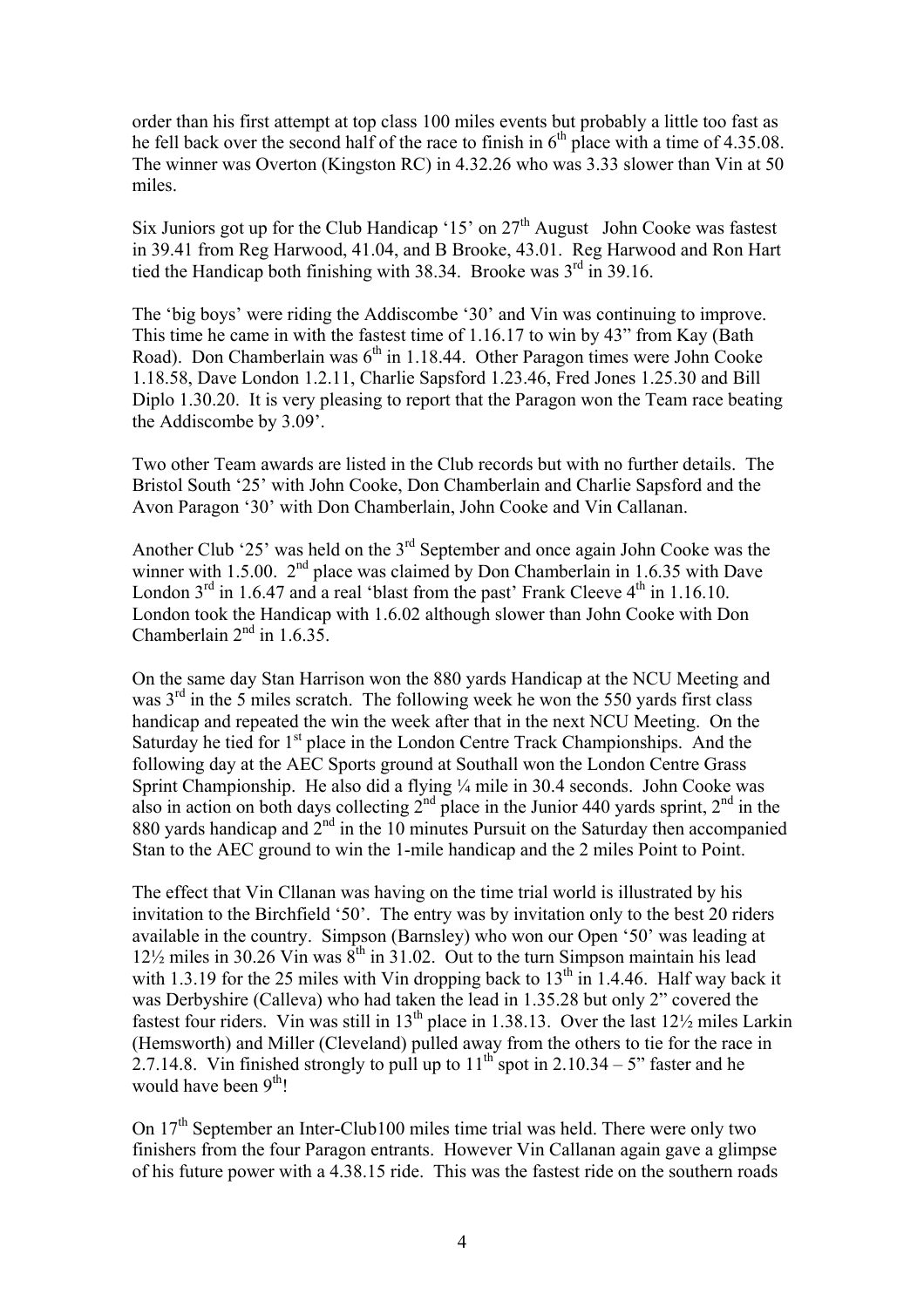course(s) since Frank Southall's effort in 1928! Vin started last and rode through the entire field. Dave London was the other finisher in 5.4.17.

At Rickmansworth on September 23<sup>rd</sup> Stan Harrison won the 5 miles event and collected the lap prize.

On a very nasty day when of the six entries only three elected to start in the Junior '10' on the 24th September. Ron Hart finished in 29.12 with B Brooke 2nd in 30.01 and P 'Haystack' Rogers 3rd in 30.20.

Vin Callanan was riding the Kingsbury Whs '25' and making a pretty good job of it. The winner was Arch Harding (Middlesex) in 1.3.18 with Vin  $2^{nd}$  in 1.4.03. John Cooke 1.11.04, Dave London 1.11.08 and Charlie Sapsford 1.11.28 were our only finishers

The 1<sup>st</sup> October was Mayne Cup day. The records state that there were 11 entries of whom 8 started and 7 finished. There then follows a list of eight names! Vin Callanan stormed around in 1.3.33 for fastest time. Youngster John Cooke was 90" adrift in 1.5.03 and Dave London was 3rd in 1.6.54. However 'Man of the Day' was indeed Dave London who had been given 6' by the Handicapper. Dave produced a personal best ride to give him a nett time of 1.0.54. John Cooke was  $2<sup>nd</sup>$  with 1.2.03 and Charlie Sapsford  $3<sup>rd</sup>$  with 1.3.03. Vin's time gave him  $4<sup>th</sup>$  place on handicap with Ron Hart  $5<sup>th</sup>$ in 1.3.56.

Some bad news in the September Bulletin – Vic Foreman had been killed in France after going over on D-Day.

Another Junior '15' was held the following week. This was an extremely close run event. Ron Hart won in 41.45 and Reg Harwood and P Blackman tied for  $2<sup>nd</sup>$  place with 41.48! Hart was also fastest on handicap but as he had won the event the handicap prize went to P Rogers, 40.11, from Reg Harwood, 40.30, and B Brooke, 40.37. This ride also clinched the Junior Championship for Ron with an average speed of 21.053 mph. B Brooke was  $2<sup>nd</sup>$  with 20.326 mph and P Rogers  $3<sup>rd</sup>$  in 20.192 mph.

October  $8<sup>th</sup>$  was the last SCCU '25 of the year and a great day for the Club. Vin Callanan won in 1.3.04 beating Jerry Waters (South London RC) by 1.50 on a typical raw October morning. With Dave London's 1.6.55 and Don Chamberlain's 1.7.59 the Paragon won the Team race. Dave London's effort was good enough for him to take 1<sup>st</sup> handicap. John Diplo recorded 1.10.39 and Bill Diplo 1.21.28

The end of season Hill Climb on White Hill, Caterham, was a win for John Cooke in 1.56. Vin Callanan rode up in 2.04 for  $2<sup>nd</sup>$  place and Charlie Sapsford was  $3<sup>rd</sup>$  a fifth of a second behind. It was a filthy day with rain coming down in torrents so the Club spent most of it in 'The Harrow' playing darts.

The number of Standard Medals won had also increased. Once again the Treasurer has to start to worry! 9 Gold Centres, 2 Silvers and 6 Bronze were to be collected at the Club Dinner.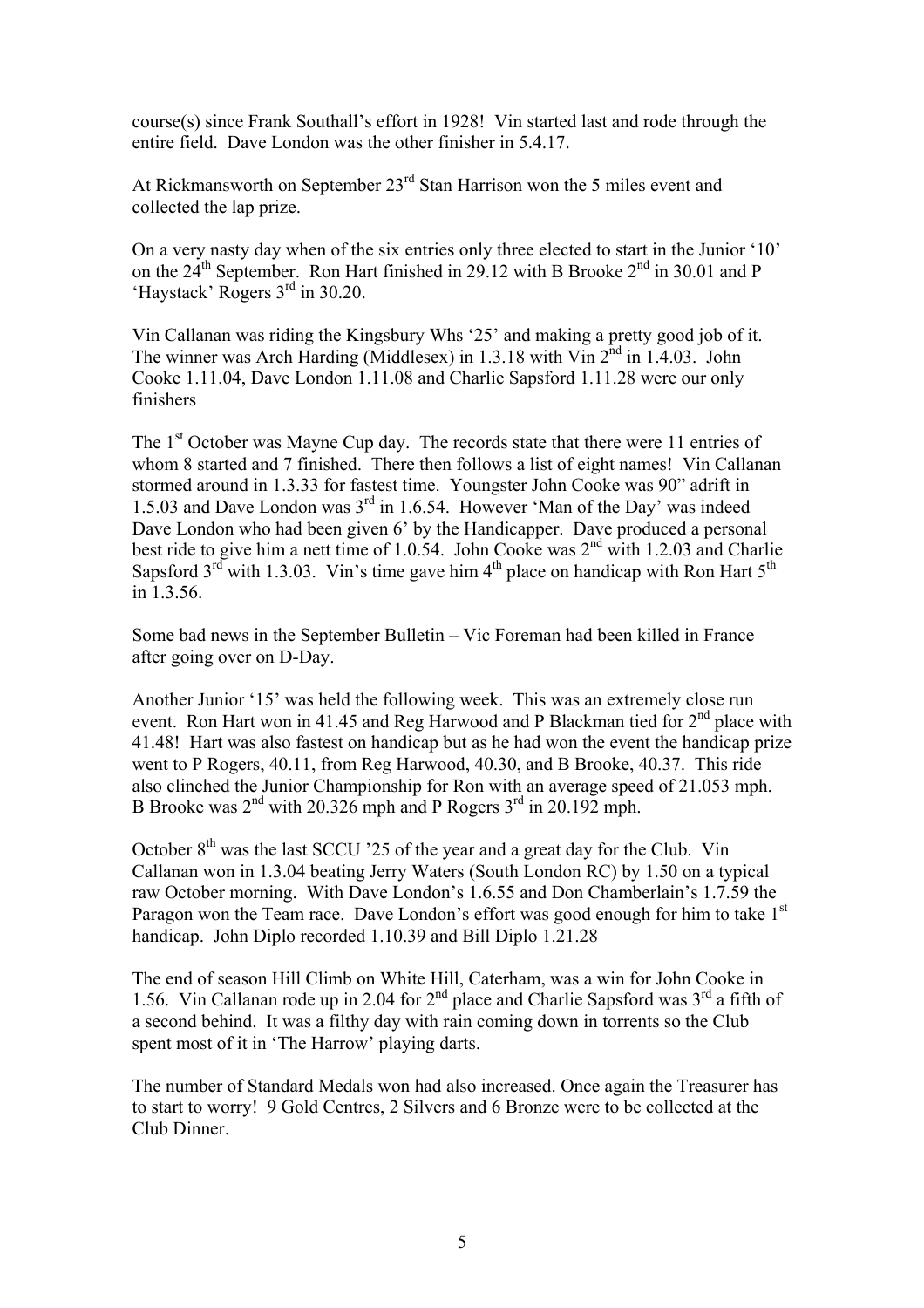The Bulletin also had news of Frank Sisley who had been awarded the M.M. on the Italian Front. He had stayed at his Mortar Unit Observation Post even though it was under fire from the Germans. He was wounded but was now in hospital convalescing.

After four years in the 'wilderness' the Club came back into the Cycling Record books. Our young Irish import Vin Callanan finished the season with  $8<sup>th</sup>$  place in the BBAR at an average speed of 23.255 mph not too far back from the Calleva man Albert Derbyshire's 23.549. Vin's counting events were the Hampshire RC '25' – 1.1.08, Our Open '50' – 2.8.06 and the Westerley '100' - 4.35.08. John Diplo also finished in the published list of qualifiers with 21.473 mph.

Also good news was that it was hoped that Herne Hill would be ready and resurfaced in time for the Good Friday Meeting in 1945.

The Club Dinner at the Café Royal, Croydon wound up the Club's Season. This year there was more to celebrate. Vin Callanan had won two Open events on the Road and came  $8<sup>th</sup>$  in the BBAR, Stan Harrison was London Centre 5 miles Champion. He also won another Open 5 Mile event. John Cooke and Eric Bonner won the South London Combine Tandem Pursuit. 5 Team races were won.

With the benefit of hindsight we know that the War was coming to an end. Next year was still not going to be a bed of roses. It would still be difficult to put on a full calendar of events as so many men were in uniform. There was trouble with the BLRC that was not going to go away. Many of the riders that were to hit the headlines in Peace Time were in the Club but serving in the Forces others were in the Junior Ranks. Herne Hill was due to be back in use again. Yet 1944 was a turning point as the Club had its Catalysts in Stan Harrison, Vin Callanan and George Ongley. The Club had had a few years in the Wilderness it was time to think about the 'Big Time' again.

|                 | <b>Scratch Result</b> | 25 h/c             |    | <b>Handicap Result</b> |         |         |
|-----------------|-----------------------|--------------------|----|------------------------|---------|---------|
|                 |                       | <b>Medium Gear</b> |    |                        |         |         |
| 13              | <b>Entries</b>        | 26.3.44            |    |                        |         |         |
| 12              | <b>Starters</b>       |                    |    |                        |         |         |
| 12 <sub>2</sub> | Finishers             |                    |    |                        |         |         |
|                 |                       |                    |    |                        |         |         |
| 1               | <b>Tugwell R</b>      | 1.06.01            | 1  | Jones <sub>R</sub>     | 5.30    | 1.05.11 |
| $\overline{c}$  | Callanan V            | 1.08.13            | 2  | Callanan V             | 2.30    | 1.05.43 |
| 3               | Cooke J               | 1.08.23            | 3  | Tugwell R              | Scratch | 1.06.01 |
| 4               | Bonner E              | 1.08.35            | 4  | Bonner E               | 2.30    | 1.06.05 |
| 5               | Chamberlain D         | 1.08.37            | 5  | Chamberlain D          | 2.30    | 1.06.07 |
| 6               | Riddle J              | 1.10.36            | 6  | De Ville D             | 5.30    | 1.07.33 |
| 7               | Jones R               | 1.10.41            | 7  | Riddle J               | 3.00    | 1.07.36 |
| 8               | Pearce J              | 1.12.24            | 8  | Cooke J                | 0.30    | 1.07.53 |
| 9               | <b>Tugwell M</b>      | 1.12.44            | 9  | Pearce J               | 4.30    | 1.07.54 |
| 10              | De Ville D            | 1.13.03            | 10 | Jones FH               | 5.30    | 1.07.55 |
| 11              | Jones FH              | 1.13.25            | 11 | <b>Tugwell M</b>       | 4.30    | 1.08.14 |
| 12              | Ramsey J              | 1.17.00            | 12 | Ramsey J               | 2.00    | 1.12.16 |
|                 |                       |                    |    |                        |         |         |
|                 |                       |                    |    |                        |         |         |
|                 |                       |                    |    |                        |         |         |
|                 |                       |                    |    |                        |         |         |

## **Club Time Trial Results**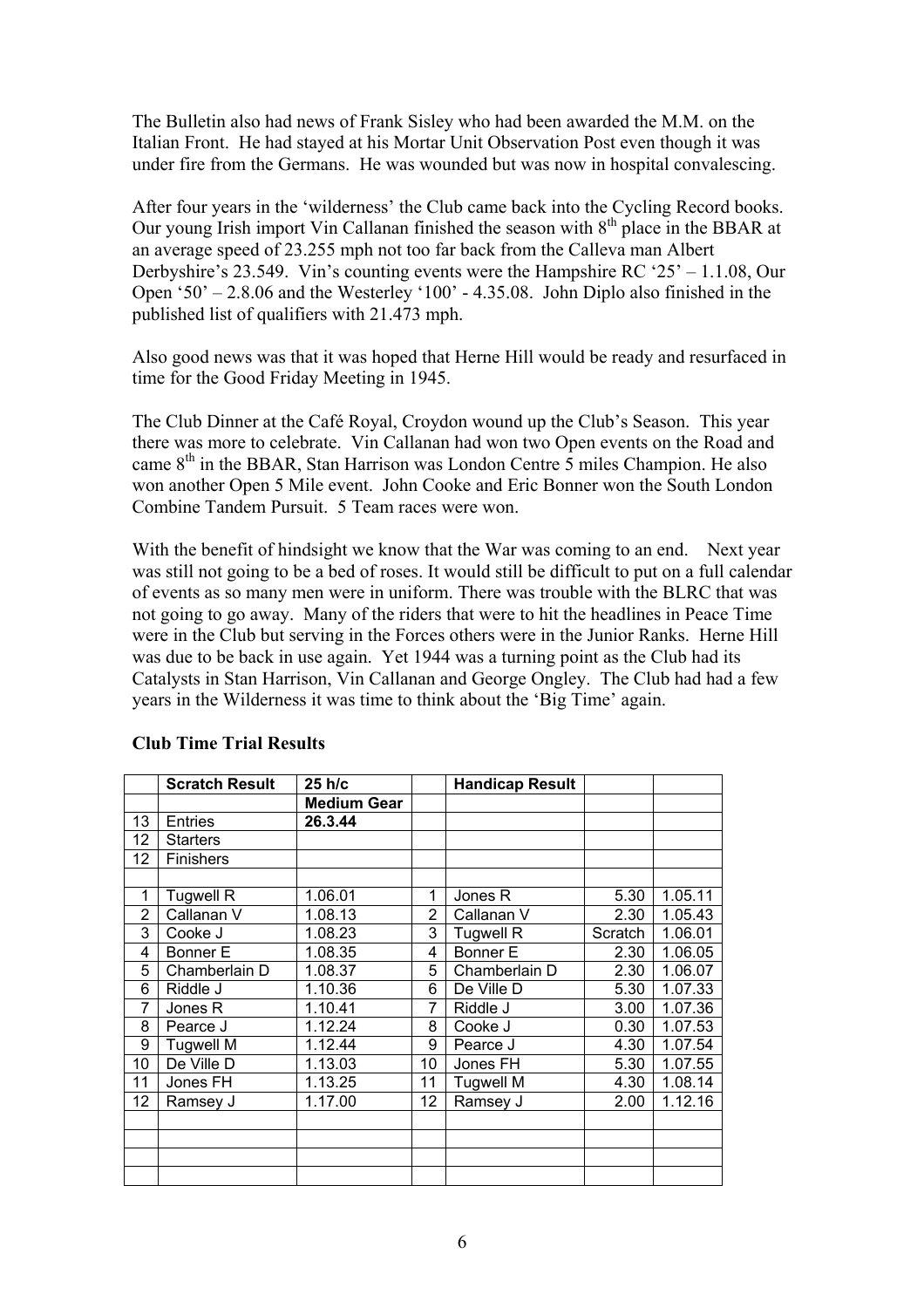|                     | <b>Scratch Result</b>                 | 25 h/c             |                                  | <b>Handicap Result</b>      |              |                  |
|---------------------|---------------------------------------|--------------------|----------------------------------|-----------------------------|--------------|------------------|
|                     |                                       | <b>Medium Gear</b> |                                  |                             |              |                  |
| 12                  | Entries                               | 30.4.44            |                                  |                             |              |                  |
| 10                  | <b>Starters</b>                       |                    |                                  |                             |              |                  |
| 10                  | Finishers                             |                    |                                  |                             |              |                  |
|                     |                                       |                    |                                  |                             |              |                  |
| $\mathbf{1}$        | Cooke J                               | 1.06.14            | 1                                | Jones FH                    | 3.30         | 1.05.07          |
| $\overline{2}$      | Chamberlain D                         | 1.06.38            | $\overline{2}$                   | Chamberlain D               | 1.30         | 1.05.08          |
| 3                   | Callanan V                            | 1.06.40            | 3                                | Jones R                     | 3.30         | 1.05.27          |
| $\overline{4}$      | <b>Bonner E</b>                       | 1.07.05            | 4                                | Bonner E                    | 1.30         | 1.05.35          |
| 5                   | Jones FH                              | 1.08.37            | 5                                | Callanan V                  | 1.00         | 1.05.40          |
| $\overline{6}$      | Jones R                               | 1.08.57            | $\overline{6}$                   | Cooke J                     | 0.30         | 1.06.14          |
| $\overline{7}$      | <b>Tugwell M</b>                      | 1.12.32            | $\overline{7}$                   | Diplo W                     | 7.00         | 1.08.26          |
| $\overline{8}$      | Ramsey J                              | 1.12.51            | 8                                | <b>Tugwell M</b>            | 3.30         | 1.09.02          |
| $\overline{9}$      | Pearce J                              | 1.14.23            | $\overline{9}$                   | Ramsey J                    | 2.30         | 1.10.21          |
| $\overline{10}$     | Diplo W                               | 1.15.26            | 10                               | Pearce J                    | 4.00         | 1.10.23          |
|                     |                                       |                    |                                  |                             |              |                  |
|                     | <b>Scratch Result</b>                 | 10 h/c             |                                  | <b>Handicap Result</b>      |              |                  |
|                     |                                       | Junior             |                                  |                             |              |                  |
| 6                   | Entries                               | 14.5.44            |                                  |                             |              |                  |
| 5                   | <b>Starters</b>                       |                    |                                  |                             |              |                  |
| $\overline{5}$      | Finishers                             |                    |                                  |                             |              |                  |
|                     |                                       |                    |                                  |                             |              |                  |
| $\mathbf{1}$        | Gidden L                              | 27.18              | $\mathbf 1$                      | <b>Blackshaw A</b>          | 2.30         | 25.14            |
| $\overline{2}$<br>3 | <b>Blackshaw A</b><br><b>Brown CA</b> | 27.44              | $\overline{2}$<br>$\overline{3}$ | Gidden L<br><b>Brooke B</b> | 1.00<br>2.00 | 26.18<br>27.14   |
| $\overline{4}$      | <b>Brooke B</b>                       | 28.30<br>29.14     | $\overline{4}$                   | <b>Brown CA</b>             | 0.30         | 28.00            |
| 5                   | Johns D                               | 31.39              | 5                                | Johns D                     | 2.00         | 29.39            |
|                     |                                       |                    |                                  |                             |              |                  |
|                     | <b>Scratch Result</b>                 | 30 h/c             |                                  | <b>Handicap Result</b>      |              |                  |
|                     |                                       | 20.544             |                                  |                             |              |                  |
| 7                   | Entries                               | (Sat.)             |                                  |                             |              |                  |
| 6                   | <b>Starters</b>                       |                    |                                  |                             |              |                  |
| $\overline{3}$      | Finishers                             |                    |                                  |                             |              |                  |
|                     |                                       |                    |                                  |                             |              |                  |
| $\mathbf{1}$        | Jones R                               | 1.23.16            |                                  | Jones R                     | 4.30         | 1.18.46          |
| $\overline{2}$      | Jones FH                              | 1.23.44            | $\mathbf{1}$                     | Jones FH                    | 4.30         | 1.19.19          |
| $\overline{3}$      | <b>Tugwell M</b>                      | 1.26.43            | $\overline{2}$                   | Tugwell M                   |              | $5.30$   1.21.13 |
|                     |                                       |                    |                                  |                             |              |                  |
|                     | <b>Scratch Result</b>                 | 25 h/c             |                                  | <b>Handicap Result</b>      |              |                  |
|                     |                                       | 18.6.44            |                                  |                             |              |                  |
| 13                  |                                       |                    |                                  |                             |              |                  |
| 8                   | Entries                               | (Sat)              |                                  |                             |              |                  |
|                     | <b>Starters</b>                       |                    |                                  |                             |              |                  |
| 8                   | Finishers                             |                    |                                  |                             |              |                  |
|                     |                                       |                    |                                  |                             |              |                  |
| $\mathbf 1$         | Callanan V                            | 1.05.44            | 1                                | Jones R                     | 3.45         | 1.03.57          |
| $\overline{c}$      | Cooke J                               | 1.06.03            | $\overline{2}$                   | Jones FH                    | 3.30         | 1.05.02          |
| 3                   | Jones R                               | 1.07.42            | 3                                | Callanan V                  | 0.30         | 1.05.14          |
| $\overline{4}$      | Chamberlain D                         | 1.08.12            | 4                                | Cooke J                     | Scratch      | 1.06.03          |
| 5                   | Jones FH                              | 1.08.32            | 5                                | Chamberlain D               | 1.30         | 1.06.42          |
| 6                   | Diplo J                               | 1.08.45            | 6                                | Diplo J                     | Scratch      | 1.08.45          |
| $\overline{7}$<br>8 | Patterson FH<br>Hart RW               | 1.15.03            | 7<br>8                           | Patterson FH<br>Hart RW     | 6.00<br>4.00 | 1.09.03          |
|                     |                                       | 1.17.17            |                                  |                             |              | 1.13.17          |
|                     |                                       |                    |                                  |                             |              |                  |
|                     |                                       |                    |                                  |                             |              |                  |
|                     |                                       |                    |                                  |                             |              |                  |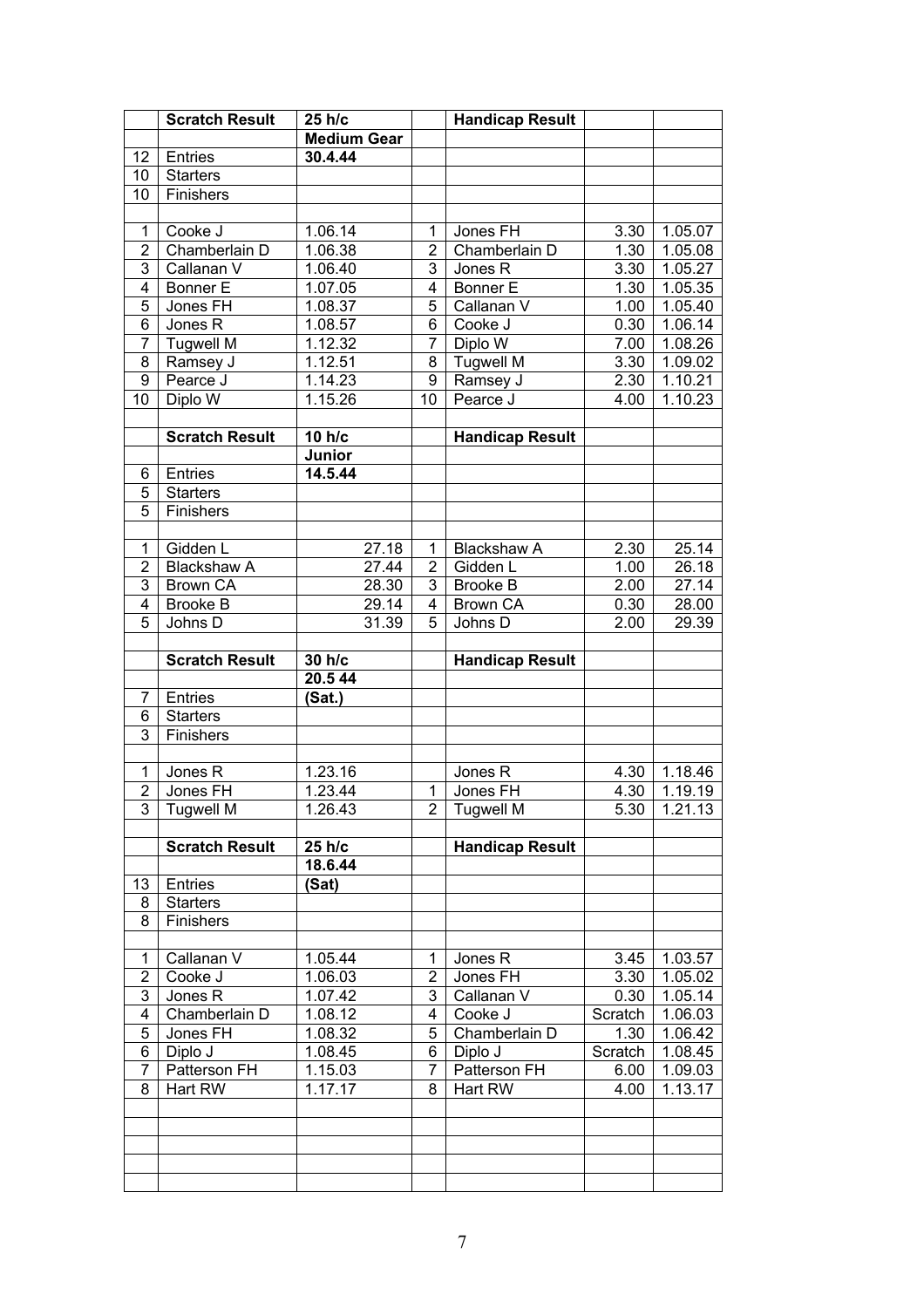|                | <b>Scratch Result</b> | 50h/c     |                | <b>Handicap Result</b> |         |         |
|----------------|-----------------------|-----------|----------------|------------------------|---------|---------|
|                |                       | 16.7.44   |                |                        |         |         |
| 5              | Entries               |           |                |                        |         |         |
| $\overline{5}$ | <b>Starters</b>       |           |                |                        |         |         |
| $\overline{5}$ | Finishers             |           |                |                        |         |         |
|                |                       |           |                |                        |         |         |
| $\mathbf 1$    | Callanan V            | 2.12.32   |                | Callanan V             | Scratch | 2.12.32 |
| $\overline{2}$ | Chamberlain D         | 2.26.47   | 1              | Sapsford C             | 9.00    | 2.21.21 |
| 3              | Sapsford C            | 2.30.21   | $\overline{2}$ | Harwood R              | 11.00   | 2.22.21 |
| 4              | Harwood R             | 2.33.21   | 3              | Chamberlain D          | 1.00    | 2.25.47 |
| $\overline{5}$ | Diplo W               | 2.41.40   | 4              | Diplo W                | 14.00   | 2.27.40 |
| 4              | Diplo W               | 2.35.40   | $\overline{3}$ | Diplo W                | 10.00   | 2.25.40 |
| $\overline{5}$ | Sharp D               | 2.44.58   | 4              | Sharp D                | 14.00   | 2.30.58 |
|                |                       |           |                |                        |         |         |
|                | <b>Scratch Result</b> | 30 Single |                |                        |         |         |
|                |                       | & Tandem  |                |                        |         |         |
| $\overline{7}$ | Entries               | 13.8.44   |                |                        |         |         |
| $\overline{7}$ | <b>Starters</b>       |           |                |                        |         |         |
| $\overline{7}$ | Finishers             |           |                |                        |         |         |
|                |                       |           |                |                        |         |         |
| $\mathbf{1}$   | Bonner/Cooke          | 1.07.54   |                |                        |         |         |
| $\overline{2}$ | Jones F/Harwood       | 1.13.31   |                |                        |         |         |
|                |                       |           |                |                        |         |         |
| $\mathbf{1}$   | Pearce J              | 1.24.43   |                |                        |         |         |
| $\overline{2}$ | London D              | 1.25.14   |                |                        |         |         |
| $\overline{3}$ | Diplo W               | 1.29.16   |                |                        |         |         |
|                | <b>Scratch Result</b> | 15 h/c    |                | <b>Handicap Result</b> |         |         |
|                |                       | Junior    |                |                        |         |         |
| 8              | Entries               | 27.8.44   |                |                        |         |         |
| $\overline{7}$ | <b>Starters</b>       |           |                |                        |         |         |
| 6              | Finishers             |           |                |                        |         |         |
|                |                       |           |                |                        |         |         |
| 1              | Cooke J               | 39.41     | 1              | Harwood R              | 2.30    | 38.34   |
| $\overline{2}$ | Harwood R             | 41.04     | $\mathbf{1}$   | Hart RW                | 4.30    | 38.34   |
| 3              | <b>Brooke B</b>       | 43.01     | 3              | <b>Brooke B</b>        | 3.45    | 39.16   |
| $\overline{4}$ | Hart RW               | 43.04     | 4              | Cooke J                | Scratch | 39.41   |
| $\overline{5}$ | <b>Brown CA</b>       | 45.28     | $\overline{5}$ | <b>Brown CA</b>        | 1.30    | 43.58   |
| 6              | <b>Butcher HT</b>     | 49.16     | 6              | <b>Butcher HT</b>      | 3.00    | 46.16   |
|                |                       |           |                |                        |         |         |
|                | <b>Scratch Result</b> | 25 h/c    |                | <b>Handicap Result</b> |         |         |
|                |                       | 3.9.44    |                |                        |         |         |
| 6              | Entries               |           |                |                        |         |         |
| 4              | <b>Starters</b>       |           |                |                        |         |         |
| 4              | Finishers             |           |                |                        |         |         |
|                |                       |           |                |                        |         |         |
| 1              | Cooke J               | 1.05.00   |                | Cooke J                | Scratch | 1.05.00 |
| $\overline{2}$ | Chamberlain D         | 1.06.35   | 1              | London D               | 2.45    | 1.06.02 |
| 3              | London D              | 1.08.47   | 2              | Chamberlain D          | Scratch | 1.06.35 |
| 4              | Cleeve F              | 1.16.10   | 3              | Cleeve F               | 7.30    | 1.08.40 |
|                | <b>Scratch Result</b> | 100 tt    |                |                        |         |         |
|                |                       | 17.9.44   |                |                        |         |         |
| 4              | Entries               |           |                |                        |         |         |
| 2              | <b>Starters</b>       |           |                |                        |         |         |
| $\overline{2}$ | Finishers             |           |                |                        |         |         |
|                |                       |           |                |                        |         |         |
| 1              | Callanan V            | 4.38.15   |                |                        |         |         |